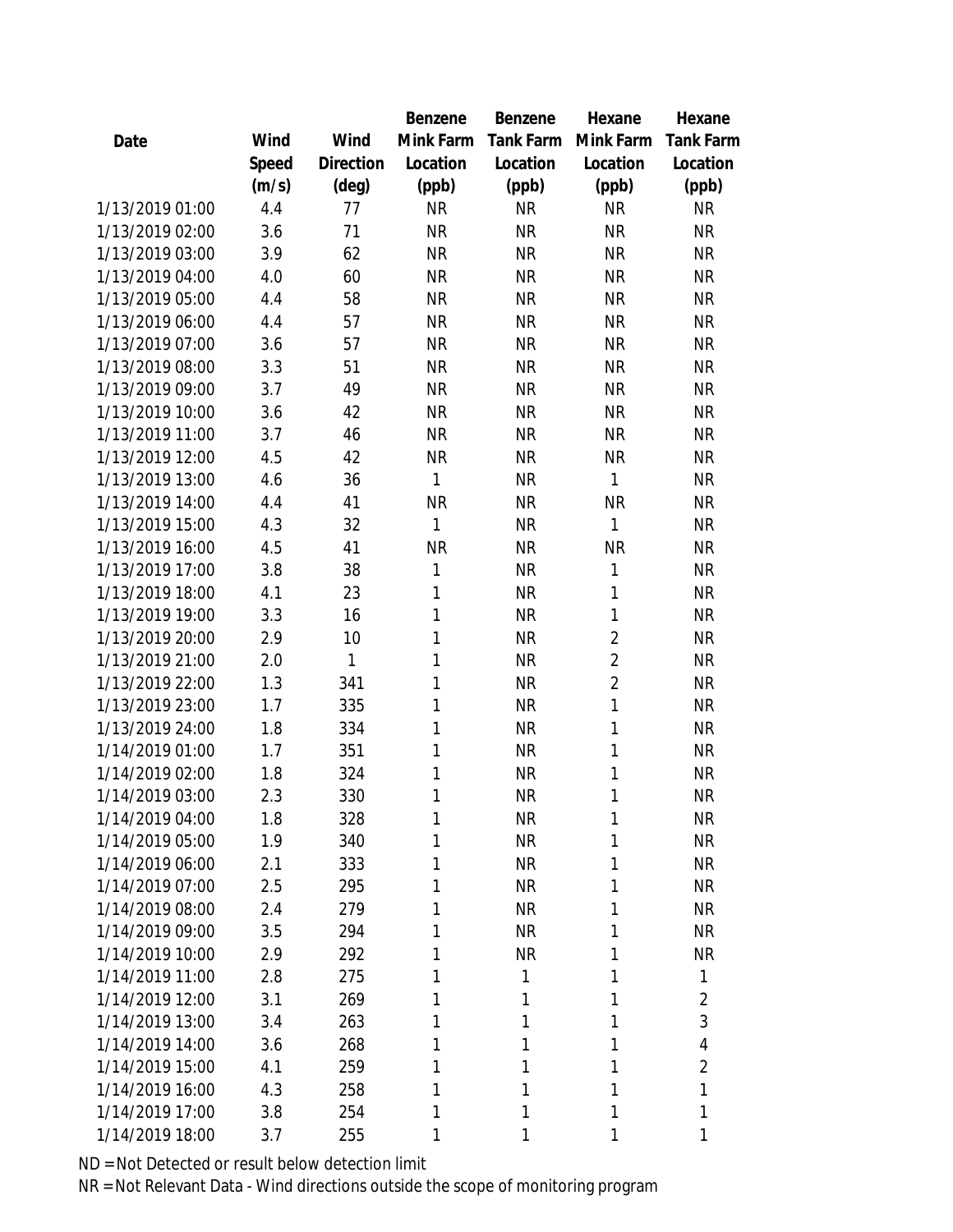|                 |       |           | Benzene   | Benzene   | Hexane    | Hexane         |
|-----------------|-------|-----------|-----------|-----------|-----------|----------------|
| Date            | Wind  | Wind      | Mink Farm | Tank Farm | Mink Farm | Tank Farm      |
|                 | Speed | Direction | Location  | Location  | Location  | Location       |
|                 | (m/s) | (deg)     | (ppb)     | (ppb)     | (ppb)     | (ppb)          |
| 1/14/2019 19:00 | 4.4   | 247       | 1         |           | 1         | 1              |
| 1/14/2019 20:00 | 4.9   | 255       | 1         | 1         | 1         | 1              |
| 1/14/2019 21:00 | 4.8   | 252       | 1         | 1         | 1         | 1              |
| 1/14/2019 22:00 | 4.3   | 265       | 1         | 1         | 1         | 1              |
| 1/14/2019 23:00 | 3.6   | 262       | 1         | 1         | 1         | 1              |
| 1/14/2019 24:00 | 3.9   | 264       | 1         | 1         | 1         | 1              |
| 1/15/2019 01:00 | 4.2   | 271       | 1         | 1         | 1         | 1              |
| 1/15/2019 02:00 | 4.0   | 268       | 1         | 1         | 1         | 1              |
| 1/15/2019 03:00 | 3.4   | 256       | 1         | 1         | 1         | 1              |
| 1/15/2019 04:00 | 3.3   | 267       | 1         | 1         | 1         | 1              |
| 1/15/2019 05:00 | 3.3   | 259       | 1         | 1         | 1         | 1              |
| 1/15/2019 06:00 | 3.4   | 257       | 1         | 1         | 1         | 1              |
| 1/15/2019 07:00 | 3.6   | 253       | 1         | 1         | 1         | 1              |
| 1/15/2019 08:00 | 3.4   | 254       | 1         | 1         | 1         | 1              |
| 1/15/2019 09:00 | 3.8   | 255       | 1         | 1         | 1         | 1              |
| 1/15/2019 10:00 | 4.0   | 259       | 1         | 1         | 1         | 1              |
| 1/15/2019 11:00 | 4.1   | 234       | 1         | 1         | 1         | 1              |
| 1/15/2019 12:00 | 4.7   | 253       | 1         | 1         | 1         | 1              |
| 1/15/2019 13:00 | 5.1   | 248       | 1         | 1         | 1         | 1              |
| 1/15/2019 14:00 | 5.9   | 246       | 1         | 1         | 1         | 1              |
| 1/15/2019 15:00 | 6.2   | 239       | 1         | 1         | 1         | 1              |
| 1/15/2019 16:00 | 6.2   | 233       | 1         | 1         | 1         | 1              |
| 1/15/2019 17:00 | 6.4   | 238       | 1         | 1         | 1         | 1              |
| 1/15/2019 18:00 | 6.6   | 244       | 1         | 1         | 1         | 1              |
| 1/15/2019 19:00 | 5.5   | 225       | <b>NR</b> | 1         | <b>NR</b> | 1              |
| 1/15/2019 20:00 | 6.2   | 221       | <b>NR</b> | 1         | <b>NR</b> | 1              |
| 1/15/2019 21:00 | 6.3   | 222       | <b>NR</b> | 1         | <b>NR</b> | 1              |
| 1/15/2019 22:00 | 5.7   | 226       | <b>NR</b> | 1         | <b>NR</b> | 1              |
| 1/15/2019 23:00 | 5.5   | 237       | 1         | 1         | 1         | 1              |
| 1/15/2019 24:00 | 6.3   | 252       | 1         | 1         | 1         | 1              |
| 1/16/2019 01:00 | 5.9   | 250       | 1         | 1         | 1         | 1              |
| 1/16/2019 02:00 | 4.6   | 255       | 1         | 1         | 1         | 1              |
| 1/16/2019 03:00 | 3.7   | 257       | 1         | 1         | 1         | 1              |
| 1/16/2019 04:00 | 2.9   | 268       | 1         | 1         | 1         | $\overline{2}$ |
| 1/16/2019 05:00 | 2.6   | 274       | 1         | 1         | 1         | 1              |
| 1/16/2019 06:00 | 2.7   | 308       | 1         | <b>NR</b> | 1         | <b>NR</b>      |
| 1/16/2019 07:00 | 2.2   | 339       | 1         | <b>NR</b> | 1         | <b>NR</b>      |
| 1/16/2019 08:00 | 2.4   | 338       | 1         | <b>NR</b> | 1         | <b>NR</b>      |
| 1/16/2019 09:00 | 2.1   | 360       | 1         | <b>NR</b> | 1         | <b>NR</b>      |
| 1/16/2019 10:00 | 2.7   | 360       | 1         | <b>NR</b> | 1         | <b>NR</b>      |
| 1/16/2019 11:00 | 2.9   | 19        | 1         | <b>NR</b> | 1         | <b>NR</b>      |
| 1/16/2019 12:00 | 3.4   | 33        | 1         | <b>NR</b> | 1         | <b>NR</b>      |
|                 |       |           |           |           |           |                |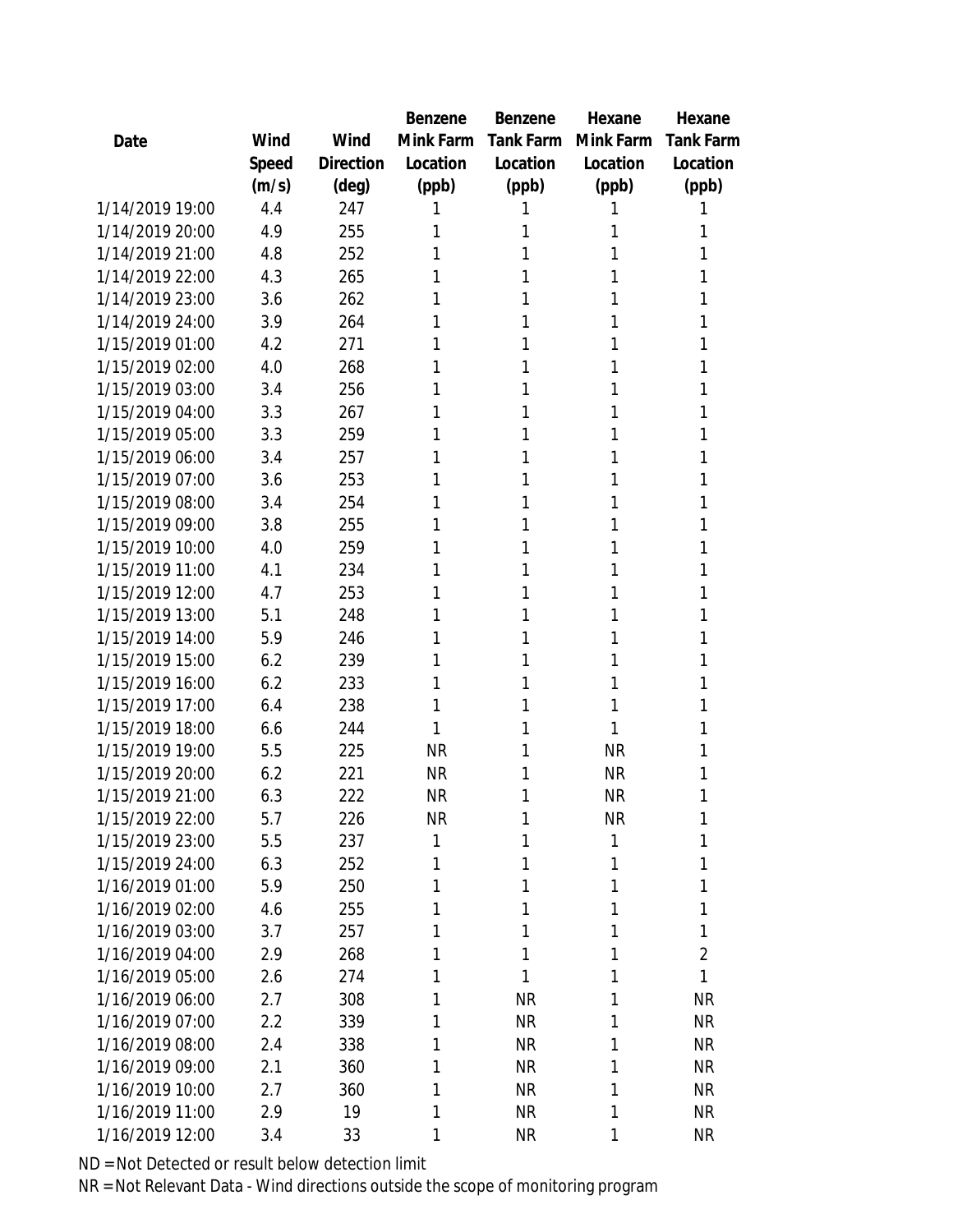|                 |       |           | Benzene   | Benzene      | Hexane    | Hexane       |
|-----------------|-------|-----------|-----------|--------------|-----------|--------------|
| Date            | Wind  | Wind      | Mink Farm | Tank Farm    | Mink Farm | Tank Farm    |
|                 | Speed | Direction | Location  | Location     | Location  | Location     |
|                 | (m/s) | (deg)     | (ppb)     | (ppb)        | (ppb)     | (ppb)        |
| 1/16/2019 13:00 | 3.0   | 37        | 1         | <b>NR</b>    | 1         | <b>NR</b>    |
| 1/16/2019 14:00 | 3.1   | 48        | <b>NR</b> | <b>NR</b>    | <b>NR</b> | <b>NR</b>    |
| 1/16/2019 15:00 | 2.7   | 73        | <b>NR</b> | <b>NR</b>    | <b>NR</b> | <b>NR</b>    |
| 1/16/2019 16:00 | 2.5   | 90        | <b>NR</b> | <b>NR</b>    | <b>NR</b> | <b>NR</b>    |
| 1/16/2019 17:00 | 2.8   | 70        | <b>NR</b> | <b>NR</b>    | <b>NR</b> | <b>NR</b>    |
| 1/16/2019 18:00 | 3.1   | 74        | <b>NR</b> | <b>NR</b>    | <b>NR</b> | <b>NR</b>    |
| 1/16/2019 19:00 | 3.1   | 83        | <b>NR</b> | <b>NR</b>    | <b>NR</b> | <b>NR</b>    |
| 1/16/2019 20:00 | 2.6   | 80        | <b>NR</b> | <b>NR</b>    | <b>NR</b> | <b>NR</b>    |
| 1/16/2019 21:00 | 2.6   | 82        | <b>NR</b> | <b>NR</b>    | <b>NR</b> | <b>NR</b>    |
| 1/16/2019 22:00 | 2.8   | 76        | <b>NR</b> | <b>NR</b>    | <b>NR</b> | <b>NR</b>    |
| 1/16/2019 23:00 | 3.1   | 75        | <b>NR</b> | <b>NR</b>    | <b>NR</b> | <b>NR</b>    |
| 1/16/2019 24:00 | 3.1   | 81        | <b>NR</b> | <b>NR</b>    | <b>NR</b> | <b>NR</b>    |
| 1/17/2019 01:00 | 3.3   | 83        | <b>NR</b> | <b>NR</b>    | <b>NR</b> | <b>NR</b>    |
| 1/17/2019 02:00 | 3.3   | 83        | <b>NR</b> | <b>NR</b>    | <b>NR</b> | <b>NR</b>    |
| 1/17/2019 03:00 | 2.6   | 69        | <b>NR</b> | <b>NR</b>    | <b>NR</b> | <b>NR</b>    |
| 1/17/2019 04:00 | 2.6   | 82        | <b>NR</b> | <b>NR</b>    | <b>NR</b> | <b>NR</b>    |
| 1/17/2019 05:00 | 2.2   | 70        | <b>NR</b> | <b>NR</b>    | <b>NR</b> | <b>NR</b>    |
| 1/17/2019 06:00 | 1.9   | 74        | <b>NR</b> | <b>NR</b>    | <b>NR</b> | <b>NR</b>    |
| 1/17/2019 07:00 | 2.8   | 92        | <b>NR</b> | <b>NR</b>    | <b>NR</b> | <b>NR</b>    |
| 1/17/2019 08:00 | 2.2   | 91        | <b>NR</b> | <b>NR</b>    | <b>NR</b> | <b>NR</b>    |
| 1/17/2019 09:00 | 1.8   | 55        | <b>NR</b> | <b>NR</b>    | <b>NR</b> | <b>NR</b>    |
| 1/17/2019 10:00 | 1.9   | 32        | 1         | <b>NR</b>    | 1         | <b>NR</b>    |
| 1/17/2019 11:00 | 1.9   | 31        | 1         | <b>NR</b>    | 1         | <b>NR</b>    |
| 1/17/2019 12:00 | 1.5   | 49        | <b>NR</b> | <b>NR</b>    | <b>NR</b> | <b>NR</b>    |
| 1/17/2019 13:00 | 1.2   | 71        | <b>NR</b> | <b>NR</b>    | <b>NR</b> | <b>NR</b>    |
| 1/17/2019 14:00 | 0.9   | 121       | <b>NR</b> | <b>NR</b>    | <b>NR</b> | <b>NR</b>    |
| 1/17/2019 15:00 | 0.3   | 171       | <b>NR</b> | 1            | <b>NR</b> | 1            |
| 1/17/2019 16:00 | 1.8   | 274       | 1         | $\mathbf{1}$ | 1         | $\mathbf{1}$ |
| 1/17/2019 17:00 | 2.7   | 280       | 1         | <b>NR</b>    | 1         | <b>NR</b>    |
| 1/17/2019 18:00 | 3.4   | 306       | 1         | <b>NR</b>    | 1         | <b>NR</b>    |
| 1/17/2019 19:00 | 3.1   | 289       | 1         | <b>NR</b>    | 1         | <b>NR</b>    |
| 1/17/2019 20:00 | 3.2   | 294       | 1         | <b>NR</b>    | 1         | <b>NR</b>    |
| 1/17/2019 21:00 | 3.7   | 306       | 1         | <b>NR</b>    | 1         | <b>NR</b>    |
| 1/17/2019 22:00 | 2.9   | 293       | 1         | <b>NR</b>    | 1         | <b>NR</b>    |
| 1/17/2019 23:00 | 3.6   | 306       | 1         | <b>NR</b>    | 1         | <b>NR</b>    |
| 1/17/2019 24:00 | 3.1   | 291       | 1         | <b>NR</b>    | 1         | <b>NR</b>    |
| 1/18/2019 01:00 | 3.1   | 281       | 1         | <b>NR</b>    | 1         | <b>NR</b>    |
| 1/18/2019 02:00 | 2.6   | 277       | 1         | <b>NR</b>    | 1         | <b>NR</b>    |
| 1/18/2019 03:00 | 2.9   | 283       | 1         | <b>NR</b>    | 1         | <b>NR</b>    |
| 1/18/2019 04:00 | 3.4   | 314       | 1         | <b>NR</b>    | 1         | <b>NR</b>    |
| 1/18/2019 05:00 | 3.1   | 316       | 1         | <b>NR</b>    | 1         | <b>NR</b>    |
| 1/18/2019 06:00 | 2.1   | 340       | 1         | <b>NR</b>    | 1         | <b>NR</b>    |
|                 |       |           |           |              |           |              |